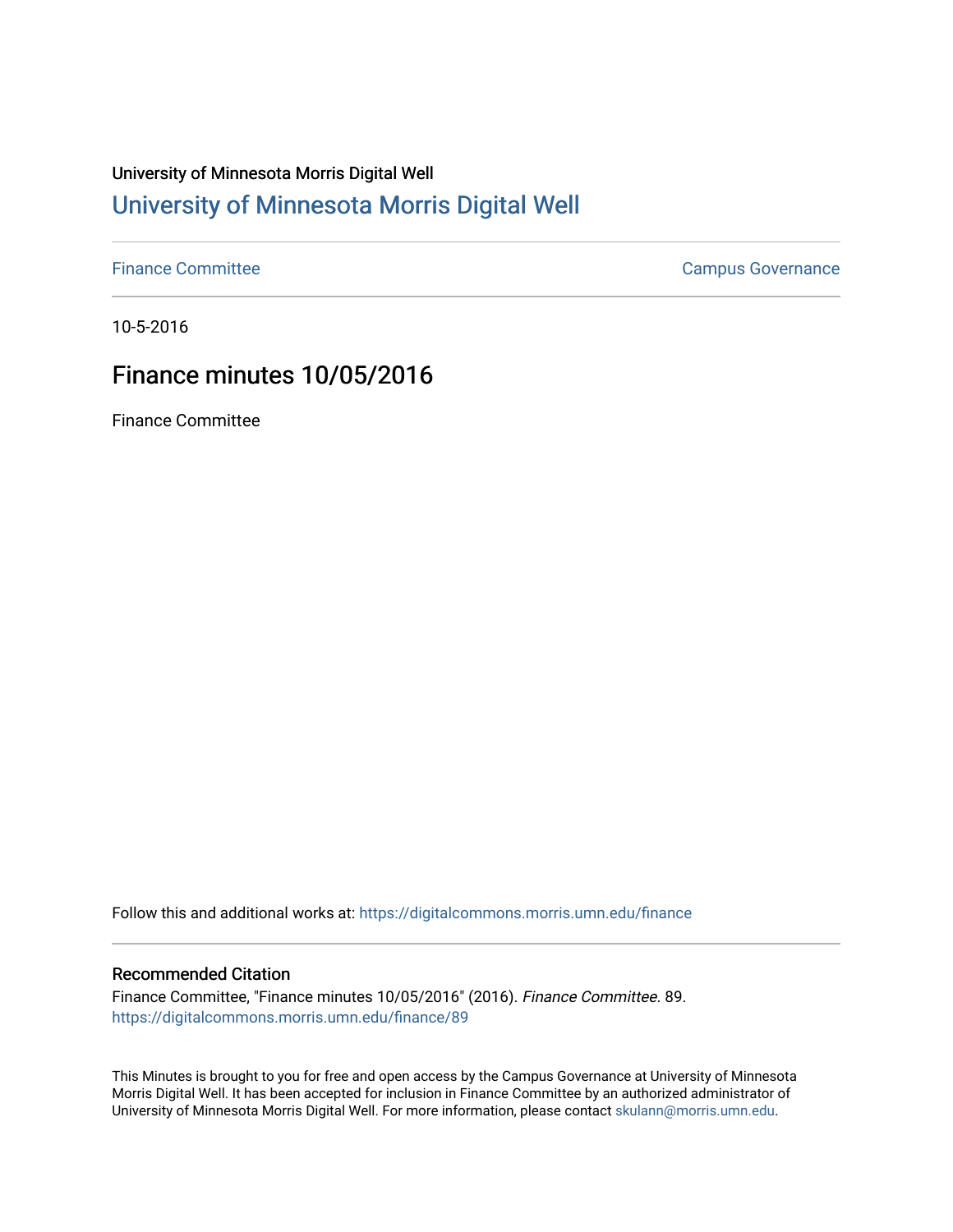# UMM FINANCE COMMITTEE MINUTES 10-05-16

Members Present: Dennis Stewart, , Brad Deane, , Kerri Barnstuble, Bryan Herrmann, Jong-Min Kim, Laura Thielke, Mary Zosel, LeAnn Dean, Kyle Hakala,

Members Absent: Michael Korth, Mark Logan, Ashiqual Alam, Pieranna Garavaso

Guests: Melissa Wrobleski, Janine Teske-Note Taker

### Agenda:

- 1. Approval of Minutes from 09-29-16 Minutes of the meeting were approved as provided.
- 2. Addressing the Challenge Budget Discussion Bryan Hermann presented a breakdown of the Addressing the Challenge presentation that was presented by Chancellor Johnson at the Community meeting.
	- Reduce Staff =  $$450,000$ 
		- o Focused primarily on attrition/not filling open positions, currently 8-9 open positions that may not possibly be filled.
	- Reduce faculty salary costs =  $$450,000$ 
		- o through churn, sabbatical replacements, retirements, faculty initiated reductions
	- $\bullet$  Tax carry forwards = \$300,000
		- o This is non-recurring
	- Enhance revenue from student services and auxiliary = \$50,000
		- o Ideas from Sandy Olson-Loy
	- $\bullet$  Increase student fees = \$100,000
	- $\bullet$  Increase tuition beyond 2.5% = \$150,000
		- o The system proposal is currently to remain flat
	- Reduce S&E expenditures by  $10\% = $300,000$
	- Provide no salary increase or smaller increases for non-collective bargaining units.
	- TOTALS would be \$1.9 million to \$2.3 million
- 3. We discussed that Arne's email expressed concern of the shift of resources away from instruction and that even if we are satisfied about the Deans estimate of being able to cut \$450,000 without much effect on the instructional side of the budget and even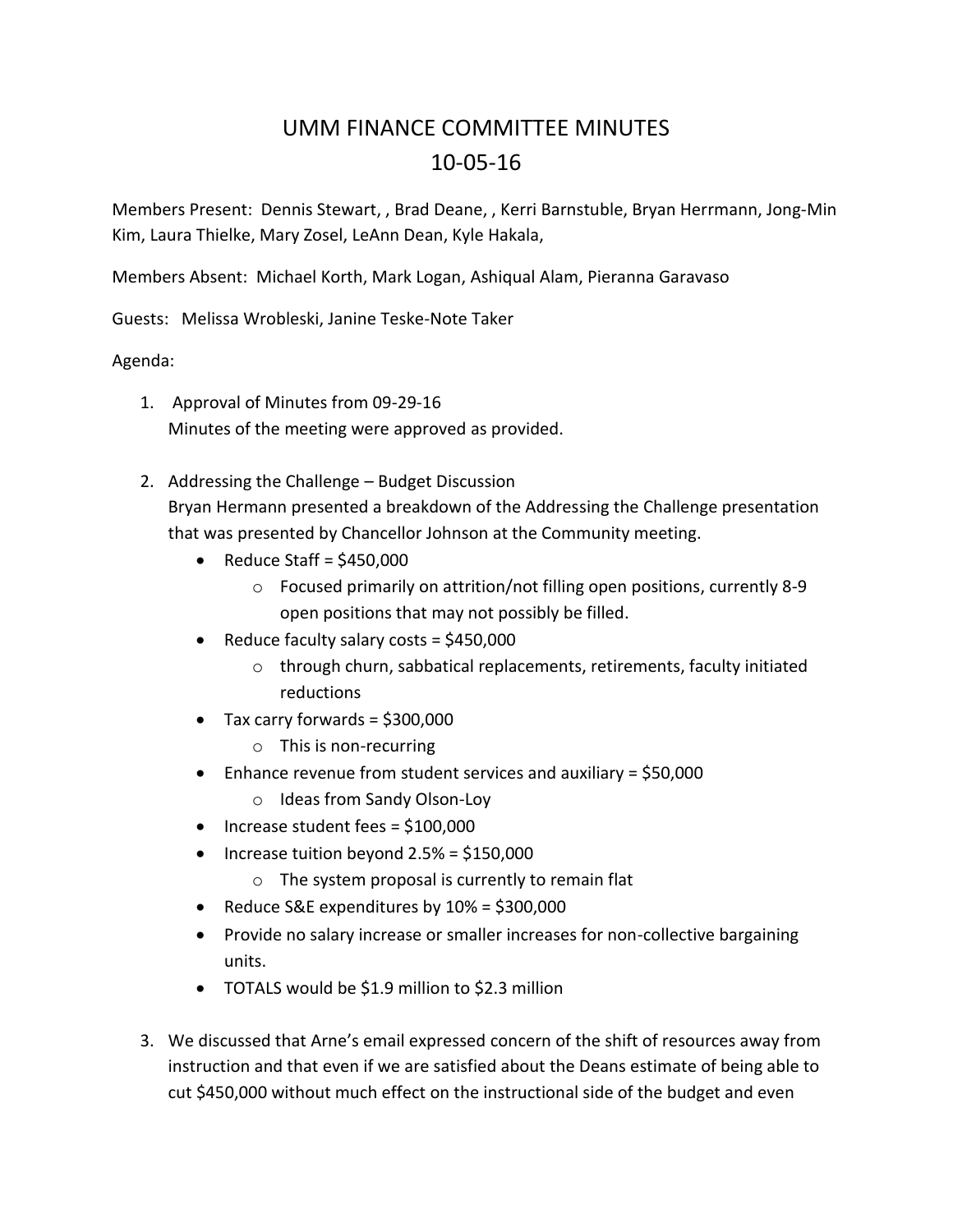though we accept that this is right, the email expresses something that we should have further discussion on.

- Bryan explained that information provided in the email regarding figures sited came from graphs from staff trends in the Data Book.
	- Of the staff trends that were discussed as positions lost, it was explained that some were from CERP reorganization. It was also discussed that some of the positions lost were from the Retirement Incentive Offer as well.
	- A question was asked regarding reviewing areas for efficiencies and looking at what positions we are adding, i.e. are we spending more on student services vs instruction?
- Another point in the email from Arne was addressing the fact that we are not keeping up to the salaries of peers at other institutions.
	- It was noted that this issue is recognized by the Dean and the Chancellor.
	- Bryan explained in previous years that each chancellor was given a figure of cuts that needed to be made and the Vice Chancellors worked with their people to review.
- 4. Other questions were brought up in regards to projected tuition for 2018. We need to work on addressing the issues of retention. We have made some changes and we need to work on a comprehensive retention plan.
	- We have also implemented the non-resident tuition
- 5. Admissions strategies were brought up and the fact that we would like to work with the Twin Cities rather than compete with them for students. Shared applications were discussed as a cooperative program right now. Given our student profile we will compete directly with the Twin Cities.
	- Do we work with the Twin Cities to market to the International Students?
- 6. Looking at possibilities It was brought up to look at offerings for local farmers, programs that can give an incentive to faculty to do evening programs for farmers, local people
- 7. Meeting was adjourned.

Next meeting is Wednesday, October 19, 8:00 am, Prairie Lounge.